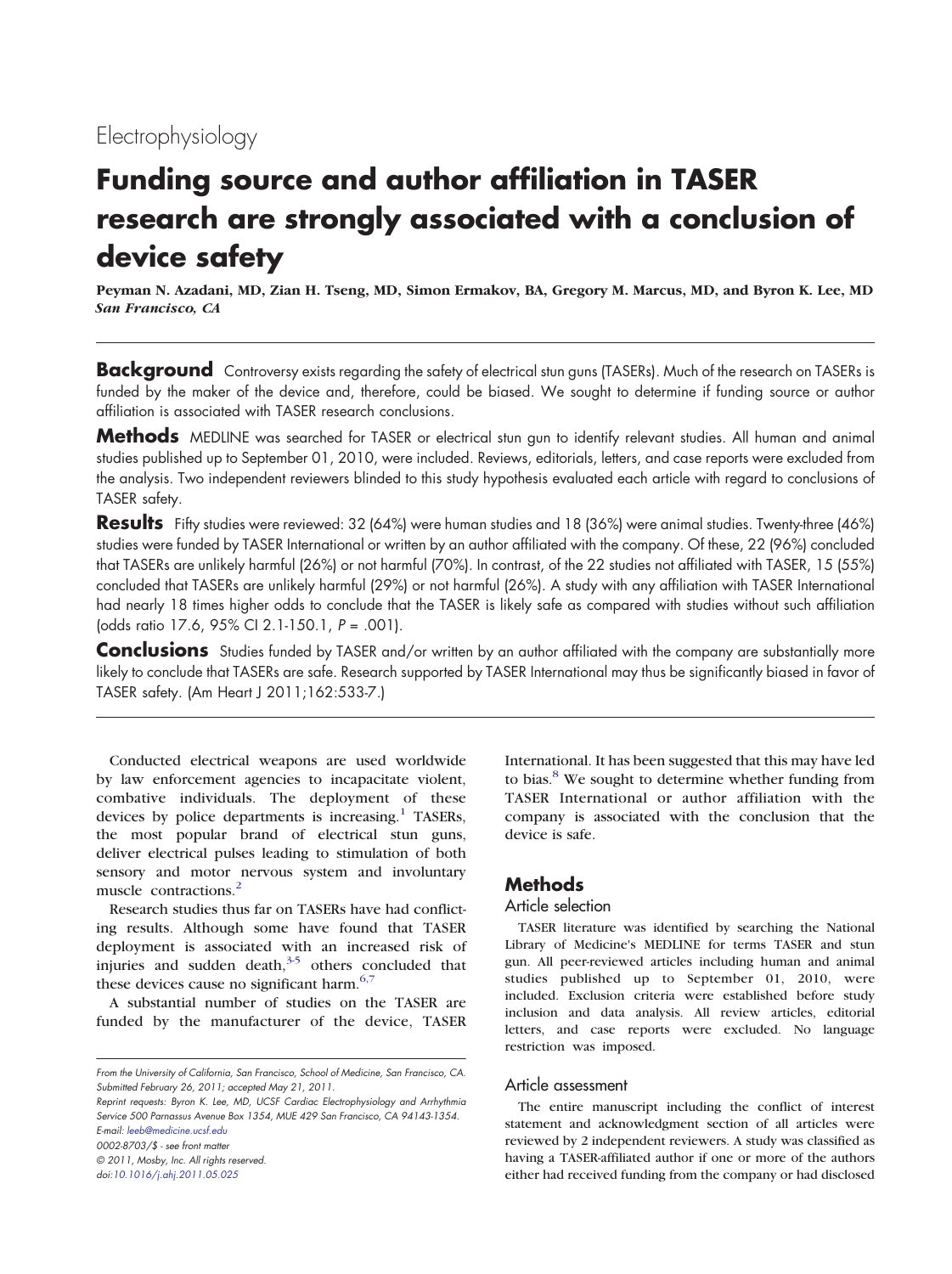

a financial relationship with the company somewhere in the article. The assessment of funding source and author affiliation was not based on any data beyond what was disclosed in the articles. Studies either fully or partially funded by TASER International were considered TASER funded.

#### Article conclusions

Two independent reviewers blinded to the hypothesis of our study evaluated each article's conclusions regarding the safety of TASERs. Based on the results and conclusion sections, the study outcomes were classified as harmful, probably harmful, unlikely harmful, and not harmful. Study outcomes of unlikely harmful and not harmful were considered a conclusion of safety. If the 2 reviewers classified the conclusions of an article differently, a third independent reviewer decided which of the 2 preliminary classifications would be used for analysis.

#### Statistical analysis

Statistical analyses were performed using SPSS software for Windows version 16.  $\chi^2$  Analyses were conducted to compare proportions to test the null hypothesis that TASER affiliation is not related to conclusion about safety of TASERs. Logistic regression analysis was performed to calculate odds ratios (ORs)

and 95% CIs of dichotomous outcomes. Two-tailed  $P < .05$  was considered significant.

No extramural funding was used to support this work.

The authors are solely responsible for the design and conduct of this study, all study analyses, the drafting and editing of the manuscript, and its final contents.

## Results

A total of 119 published articles on TASER were identified in the literature. Sixty-nine articles did not meet the inclusion criteria for the reasons shown in Figure 1, leaving 50 publications retained for analysis.[3-7,9-53](#page-3-0) Descriptive characteristics of the studied articles are shown in [Table I.](#page-2-0) All the studied articles were written in English.

Thirty-two (64%) of the articles reported human studies, and 18 (36%) reported studies performed on animals. Overall, 23 (46%) of the articles were funded by TASER or authored by an affiliate of the company ([Table II\)](#page-2-0). Twenty-two (96%) of these articles concluded that TASERs are unlikely harmful (26%) or not harmful (70%). In contrast, of the 27 studies not affiliated with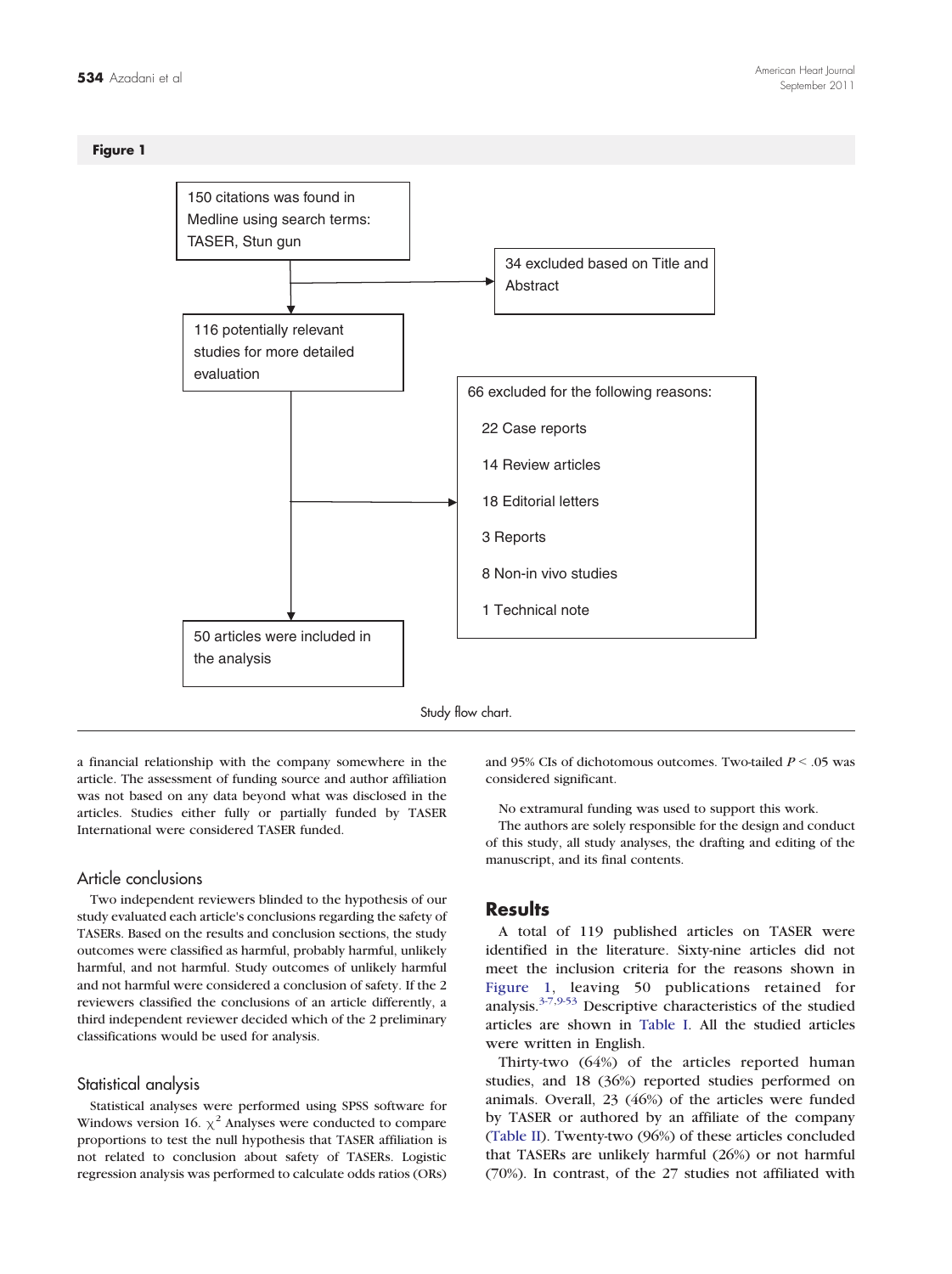<span id="page-2-0"></span>

|  |  | Table I. Descriptive characteristic of articles on TASER |  |  |
|--|--|----------------------------------------------------------|--|--|
|--|--|----------------------------------------------------------|--|--|

| Characteristic            | Articles ( $N = 50$ ) |  |
|---------------------------|-----------------------|--|
| Study population, n (%)   |                       |  |
| Human                     | 32 (64)               |  |
| Animal                    | 18 (36)               |  |
| Author affiliation, n (%) |                       |  |
| Yes                       | 19 (38)               |  |
| No                        | 31 (62)               |  |
| Funding source, n (%)     |                       |  |
| TASER                     | 14 (28)               |  |
| Non-TASER                 | 11 (22)               |  |
| No funding                | 25 (50)               |  |
| Conclusion, n (%)         |                       |  |
| Harmful                   | 7 (14)                |  |
| Probably harmful          | 6 (12)                |  |
| Unlikely harmful          | 14 (28)               |  |
| Not harmful               | 23 (46)               |  |

Values are presented as n (%).

Table II. Level of safety by any commercial affiliation

|                            | <b>TASER</b> affiliation |                |  |
|----------------------------|--------------------------|----------------|--|
| <b>Study</b><br>conclusion | Yes (n = $23$ )          | No (n = $27$ ) |  |
| Harmful                    | 0(0)                     | 7(26)          |  |
| Probably harmful           | 1(4)                     | 5(18)          |  |
| Unlikely harmful           | 6(26)                    | 8 (30)         |  |
| Not harmful                | 16 (70)                  | 7(26)          |  |

Values are presented as n (%).

TASER International, 15 (55%) found that TASERs are unlikely harmful (29%) or not harmful (26%).

TASER-supported articles included a similar number of patients as studies without TASER affiliation (mean of 129 vs 166,  $P = .40$ ). Shown in Figure 2, a study with any affiliation with TASER International had 17.6 times greater odds of concluding that the TASER is likely safe as compared with studies without such affiliation (95% CI 2.1-150.1,  $P = .001$ ). This corresponds to a 75% greater probability that studies with TASER affiliation would conclude that the TASER is unlikely or not harmful.

## **Discussion**

With the rapid expansion of stun gun deployment by law enforcement agencies, several research studies have been performed to determine the safety of these devices. Many of these studies are funded by TASER International, which manufactures and markets the stun gun most commonly used by law enforcement in the United States. In our study, any affiliation with TASER International was strongly associated with concluding that TASERs are safe. This finding demonstrates that TASER International funding source and/or author affiliation may have a great influence on article conclusions.



Proportion of TASER articles with device-safety conclusions.

Although the safety of electronic control devices including TASERs has been investigated by several studies, controversy still exists as to whether TASERs can cause serious injuries. Some investigations have demonstrated that TASERs are safe with regard to cardiac arrhythmias, respiratory arrest, rhabdomyolysis, and acidosis.<sup>[9-12](#page-3-0)</sup> However, all such studies were performed on animals or healthy volunteers, and the results would be difficult to extrapolate to the stressful circumstances during an arrest. Furthermore, many of these studies were supported by TASER International or authors affiliated with the company, which may influence the results and conclusions.[13-16](#page-3-0) On the other hand, several studies have concluded that TASER deployment is dangerous, with the potential to cause ventricular fibrillation and sudden death. $4,5,17,18$  There are also 22 case reports describing injuries associated with the TASER, most of which were not funded by the TASER International.<sup>[54-56](#page-4-0)</sup> Notably, these case reports were excluded from our analysis.

There are several possible explanations for the disparate conclusions of the 2 groups of studies. The first possibility is that the literature may be biased; either research supported by TASER was done in a way to misleadingly conclude that the TASER is safe or likely safe or research performed by independent investigators was done in a way to misleadingly conclude that the TASER is harmful or likely harmful. It is clear why researchers being funded by TASER International or being paid by the company might have a tendency to bias their research in favor of the TASER. It is less evident the incentive for researchers without an affiliation with the TASER International to bias their research against TASER, although one might hypothesize that they strive for recognition for provocative research. Furthermore, some of these authors may serve as expert witnesses in lawsuits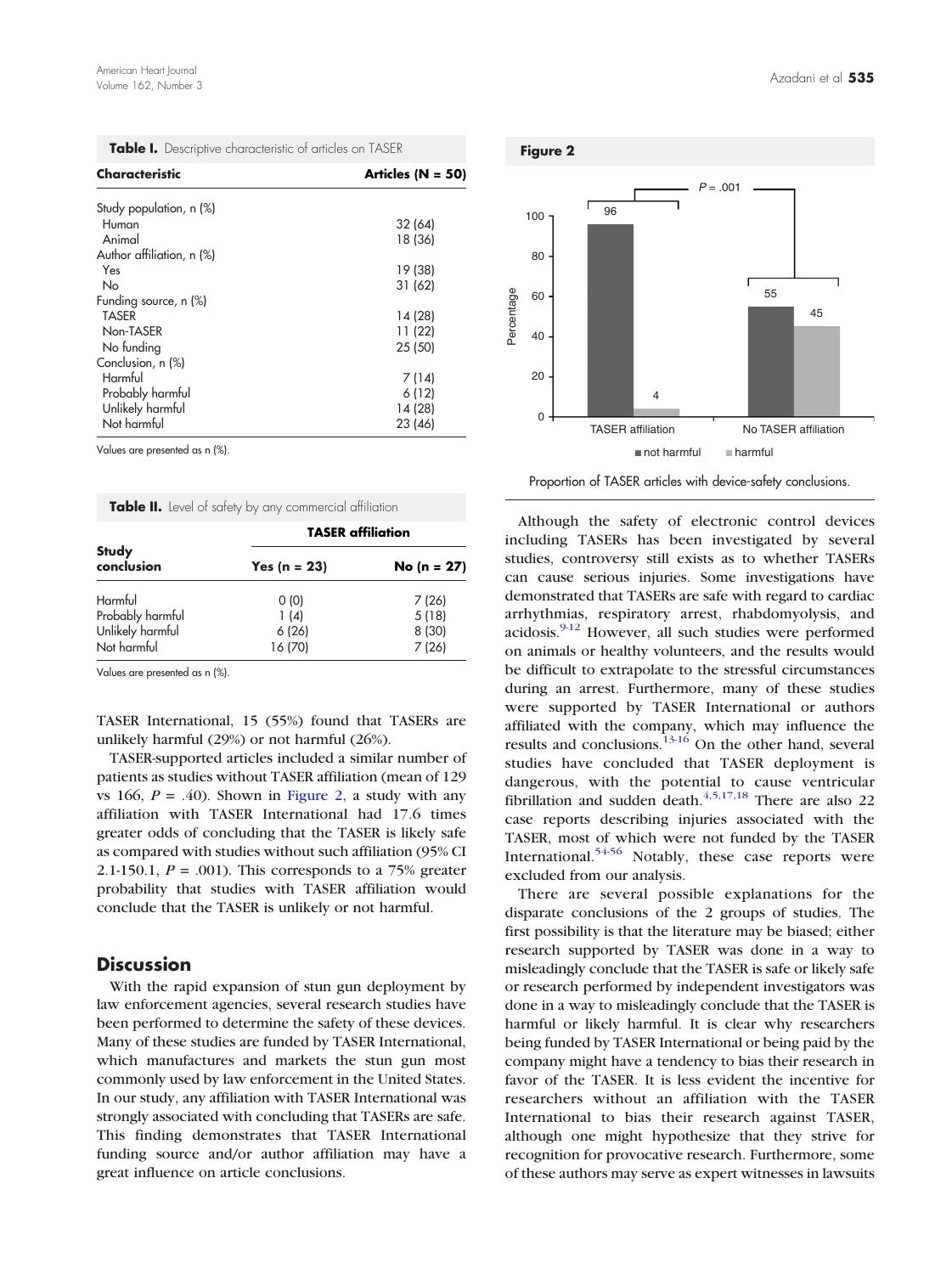<span id="page-3-0"></span>against TASER International and thereby have secondary gain from vilifying the device. We were unable to accurately ascertain which authors were serving as expert witnesses in court cases.

The other possibility is that the study protocols chosen led to disparate conclusions about the TASER. It is possible that the authors who were funded by TASER International or had a financial affiliation devised study protocols more likely to show that the TASER is safe, whereas the authors with no affiliation with the company may have devised study protocols more likely to show that the TASER is harmful. For example, some of the TASER-funded studies examined the effects of healthy humans being stunned in the back, distant from the cardiac axis and thus unlikely to have significant effects on the heart.<sup>9,19</sup> In contrast, some animal studies analyzed the effect of TASER discharges very close to the heart in anesthesized pigs. $4.5$  Swine hearts are more prone to ventricular tachyarrhythmia than those of humans,  $57$  and therefore, the choice of a pig model may make the TASER seem more dangerous.

The other explanation for this discrepancy is that studies sponsored by TASER International might have been less likely to be published if they found possible harm than if they found safety.

#### Study limitations

Our study has several important limitations. First, our analysis is based on a relatively small sample size. Given limited published articles in this field, further studies are required with regard to the safety of TASERs. Second, the studies included in our analysis differ from each other in terms of study design and methodology. This heterogeneity makes comparison of the conclusions in these studies more difficult. Finally, the determination of funding source or author affiliation may have been incomplete or inaccurate. We relied primarily on the disclosures in the journal article, which may be unreliable.

# Conclusion

These data demonstrate that studies funded by TASER International or written by authors affiliated with the company are nearly 18 times more likely to conclude that TASERs are safe. Research supported by TASER International may thus be significantly biased in favor of TASER safety. Readers of articles about the TASER should consider funding and author affiliations in their evaluation of the article's conclusions.

## **Disclosures**

No conflict of interest; No financial support.

# **References**

- 1. International of TASER. Available at: <http://www.taser.com>. Last accessed February 1, 2010.
- 2. Neuromascular incapacitation of TASER. Available at: [http://www.](http://www.taser.com/research/technology/Pages/NeuromuscularIncapacitation.aspx) [taser.com/research/technology/Pages/NeuromuscularIncapacita](http://www.taser.com/research/technology/Pages/NeuromuscularIncapacitation.aspx)[tion.aspx](http://www.taser.com/research/technology/Pages/NeuromuscularIncapacitation.aspx). Last accessed February 1, 2010.
- 3. Lee BK, Vittinghoff E, Whiteman D, et al. Relation of Taser (electrical stun gun) deployment to increase in in-custody sudden defaths. Am J Cardiol 2009;103:877-80.
- 4. Walter RJ, Dennis AJ, Valentino DJ, et al. TASER ×26 discharges in swine produce potentially fatal ventricular arrhythmias. Acad Emerg Med 2008;15:66-73.
- 5. Valentino DJ, Walter RJ, Dennis AJ, et al. Taser ×26 discharges in swine: ventricular rhythm capture is dependent on discharge vector. J Trauma 2008;65:1478-87.
- 6. Dawes DM, Ho JD, Reardon RF, et al. Echocardiographic evaluation of TASER ×26 probe deployment into the chests of human volunteers. Am J Emerg Med 2010;28:49-55.
- 7. Bozeman WP, Barnes , DG, Winslow , JE, et al. Immediate cardiovascular effects of the Taser ×26 conducted electrical weapon. Emerg Med J 2009;26:567-70.
- 8. Chand M, Nash GF. Are TASER guns really safe? Br J Hosp Med (Lond) 2009;70:314-5.
- 9. Vilke GM, Sloane CM, Suffecool A, et al. Physiologic effects of the TASER after exercise. Acad Emerg Med 2009;16:704-10.
- 10. Vilke GM, Sloane C, Levine S, et al. Twelve-lead electrocardiogram monitoring of subjects before and after voluntary exposure to the Taser ×26. Am J Emerg Med 2008;26:1-4.
- 11. Vilke GM, Sloane CM, Bouton KD, et al. Physiological effects of a conducted electrical weapon on human subjects. Ann Emerg Med 2007;50:569-75.
- 12. Ordog GJ, Wasserberger J, Schlater T, et al. Electronic gun (Taser) injuries. Ann Emerg Med 1987;16:73-8.
- 13. Dawes DM, Ho JD, Kroll MW, et al. Electrical characteristics of an electronic control device under a physiologic load: a brief report. Pacing Clin Electrophysiol 2010;33:330-6.
- 14. Ho JD, Heegaard WG, Dawes DM, et al. Unexpected arrest-related deaths in America: 12 months of open source surveillance. West J Emerg Med 2009;10:68-73.
- 15. Ho JD, Dawes DM, Bultman LL, et al. Prolonged TASER use on exhausted humans does not worsen markers of acidosis. Am J Emerg Med 2009;27:413-8.
- 16. Ho JD, Dawes DM, Cole JB, et al. Lactate and pH evaluation in exhausted humans with prolonged TASER ×26 exposure or continued exertion. Forensic Sci Int 2009;190:80-6.
- 17. Sun H, Haemmerich D, Rahko PS, et al. Estimating the probability that the Taser directly causes human ventricular fibrillation. J Med Eng Technol 2010;34:178-91.
- 18. Wu JY, Sun H, O'Rourke AP, et al. Taser blunt probe dart-to-heart distance causing ventricular fibrillation in pigs. IEEE Trans Biomed Eng 2008;55:2768-71.
- 19. Dawes D, Ho J, Miner J. The neuroendocrine effects of the TASER ×26: a brief report. Forensic Sci Int 2009;183:14-9.
- 20. VanMeenen KM, Cherniack NS, Bergen MT, et al. Cardiovascular evaluation of electronic control device exposure in law enforcement trainees: a multisite study. J Occup Environ Med 2010;52:197-201.
- 21. Strote J, Verzemnieks E, Walsh M, et al. Use of force by law enforcement: an evaluation of safety and injury. J Trauma 2010;69: 1288-93.
- 22. Ho JD, Clinton JE, Lappe MA, et al. Introduction of the conducted electrical weapon into a hospital setting. J Emerg Med. [Epub ahead of print].